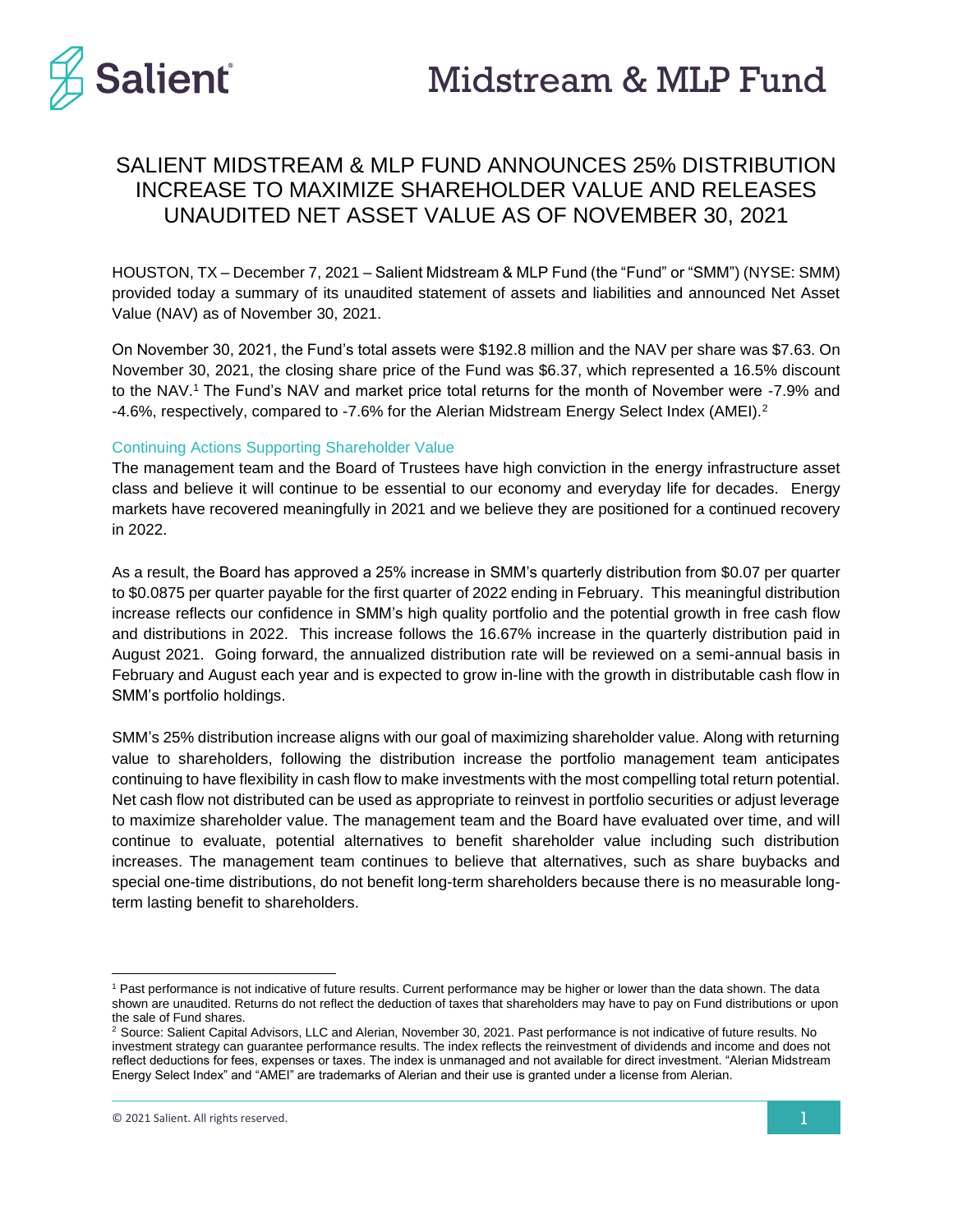We believe the Fund's tax structure as a regulated investment company (RIC) remains superior to C-Corp closed-end fund structures as it avoids Fund-level corporate taxes that may negatively impact NAV in a rising market. In addition, the Fund's RIC structure is well suited to capitalize on changes in the overall energy infrastructure marketplace, including the shift from the master limited partnership (MLP) structure to a more traditional corporate structure that has transpired over the past five years as well as the emerging opportunities in renewables. The Fund has nimbleness in portfolio construction and the ability to adapt to these continuing secular changes in the energy industry without regard to Fund-level taxes otherwise incurred by a C-Corp fund.

Below is a comparison as of November 30, 2021 of how SMM compares to the Midstream RIC fund peer group and the Midstream C-Corp fund peer group:

| <b>Market Price</b>                                          |               |                               |       |       |                             |         | <b>NAV</b> |       |                      |         |            |       |                      |
|--------------------------------------------------------------|---------------|-------------------------------|-------|-------|-----------------------------|---------|------------|-------|----------------------|---------|------------|-------|----------------------|
| Name                                                         | <b>Ticker</b> | <b>Market</b><br>Cap<br>(SMM) | Price | Yield | Premium/<br><b>Discount</b> | QTD     | YTD        | Year  | 3 Year<br>Annualized | QTD     | <b>YTD</b> | Year  | 3 Year<br>Annualized |
| Salient Midstream &<br><b>MLP Fund</b>                       | <b>SMM</b>    | 113.26                        | 6.37  | 4.4%  | $-16.5%$                    | 1.4%    | 56.1%      | 57.9% | $-2.6%$              | $-1.0%$ | 37.9%      | 40.1% | $-3.8%$              |
| Average Midstream<br><b>RIC Fund Excluding</b><br><b>SMM</b> |               | 193.84                        |       | 7.1%  | $-18.0%$                    | $-1.0%$ | 36.6%      | 52.7% | $-13.6%$             | 0.1%    | 34.3%      | 38.8% | $-12.7%$             |
| Average Midstream C-<br>Corp Fund                            |               | 256.84                        |       | 8.0%  | $-14.6%$                    | 1.1%    | 58.2%      | 61.5% | $-17.5%$             | $-0.4%$ | 43.4%      | 48.5% | $-16.6%$             |

Source: Salient Capital Advisors, LLC, November 30, 2021. For illustrative purposes only. Past performance is not indicative of future results. No investment strategy can guarantee performance results. All investments are subject to investment risk, including loss of principal invested.

Most importantly, SMM's 3-year annualized total return (based on market price) of -2.6% has meaningfully outperformed the RIC Average of -13.6%. Likewise, on an NAV basis, SMM's 3-year return of -3.8% compares favorably to the -12.7% return for the peer group. Since the Fund's inception, the portfolio management team has focused on generating top-tier total returns rather than focusing on yield. That said, with today's 25% distribution increase announcement, SMM's yield will increase to 5.5% making it more competitive with the yield of its RIC fund competitors, while still providing the team with the flexibility to invest in compelling total return companies which may have lower distribution yields.

Compared to the C-Corp funds, SMM's 3-year total return on market price of -2.6% meaningfully outperformed the average C-Corp fund return of -17.5%. Similarly, SMM's 3-year NAV return is -3.8% compared to -16.6% for the average C-Corp fund. While SMM's yield is lower than the average C-Corp fund, this is primarily due to the much larger allocation to higher-yielding MLPs generally found in the C-Corp funds.

Furthermore, per the Fund's press release on March 16, 2020, management prudently and proactively reduced leverage in SMM prior to the 52% drop on the AMEI between March 1 and March 18, 2020. The Fund's investment adviser proactively reduced leverage by 69% in late February due to concerns about COVID-19, with the objective of paying off leverage in early March. Subsequent to the press release, the Fund did indeed pay down leverage to zero in early March and managed the Fund without leverage for the remainder of the month as the COVID-19 pandemic spread. Based on a review of all other Midstream closed-end funds, we believe that SMM was the only fund that acted decisively to pay off leverage prior to the decline which meaningfully benefitted its shareholders. In April 2020, management prudently increased the Fund's leverage to its 25% target level as we gained confidence that systemic risks had abated following decisive actions from the Federal Reserve as well as the coordinated OPEC+ crude oil production cuts. Leverage has remained near the 25% target levels since that time.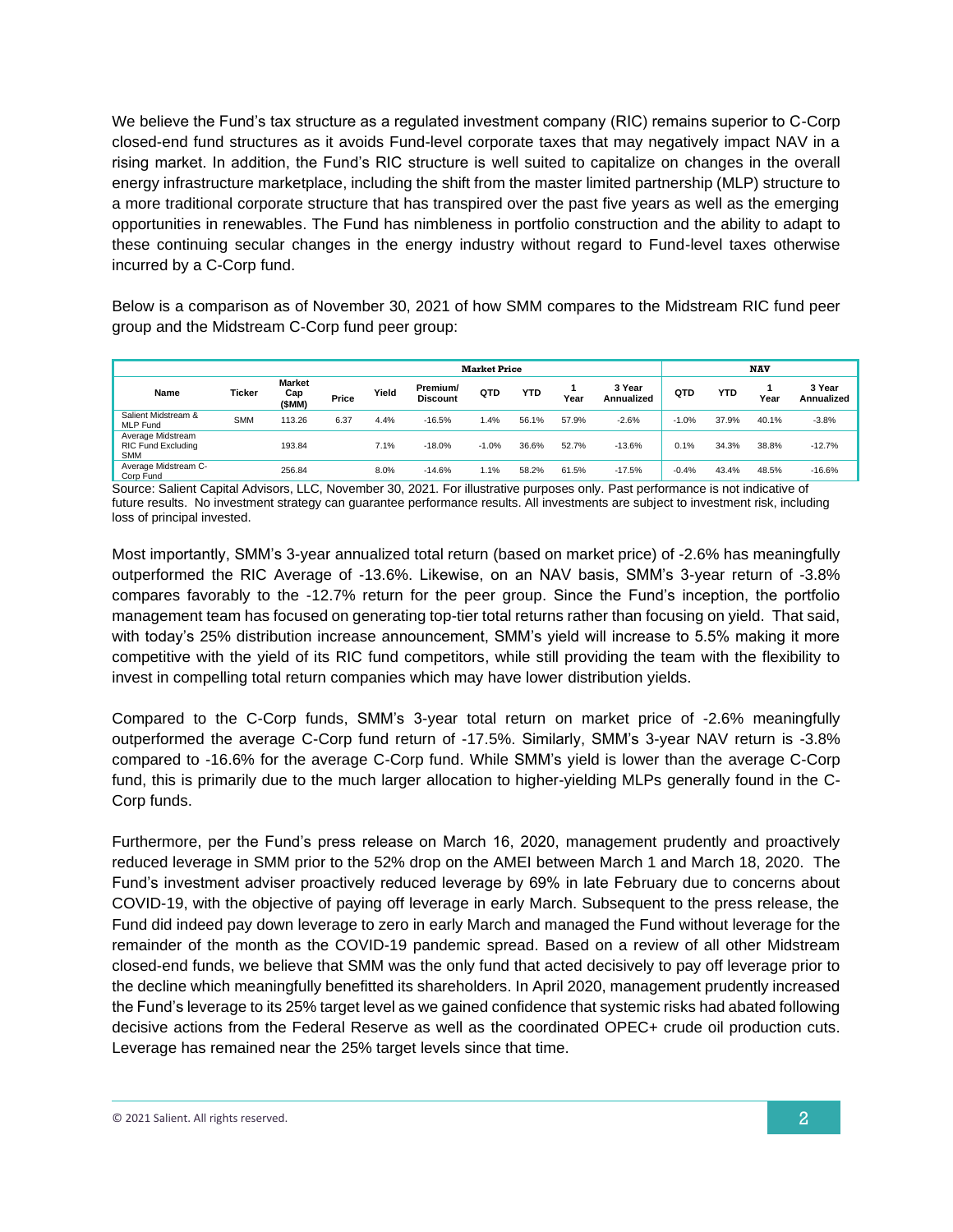## November Market Commentary

After strong year-to-date performance, the AMEI fell 7.5% and crude oil declined by 20.4% in November as the Omicron variant of COVID-19 worried investors about potential lockdowns around the world that could reduce demand for oil and gas. In addition, President Biden and the U.S. Department of Energy announced the release of 50 million barrels of crude oil from the Strategic Petroleum Reserve (SPR) in an attempt to reduce gasoline prices for Americans over the short-term.

Investors are now looking towards 2022 with a keen eye on oil and gas volume recovery as drilling activity improves and capital allocation focused on reducing debt and returning excess cash to investors. We continue to believe that excess cash flow generation above distributions will be used by Midstream companies for distribution increases and other actions that will benefit SMM's shareholders.

Despite the short-term decline in crude oil, commodity analysts continue to see a tight supply environment for both oil and gas into 2022 as energy demand appears to be growing and resilient. We believe that current prices are sufficient to lead to U.S. volume growth in 2022, with increases in production geared towards the second half of 2022. The promise of these incremental volumes should be supportive of Midstream stock prices and increases in free cash flow for Midstream companies.

| No.           | Symbol                       | Name                                  | Country              | <b>Asset Type</b> | 70 UI UI USS<br><b>Assets</b> |
|---------------|------------------------------|---------------------------------------|----------------------|-------------------|-------------------------------|
|               | $\qquad \qquad \blacksquare$ | EMG Utica   Offshore Co-Investment LP | <b>United States</b> | C-Corp            | 9.1%                          |
| $\mathcal{P}$ | ЕT                           | Energy Transfer, L.P.                 | <b>United States</b> | <b>MLP</b>        | 7.5%                          |
| 3             | TRGP                         | Targa Resources Corp.                 | <b>United States</b> | C-Corp            | 6.4%                          |
| 4             | LNG.                         | Cheniere Energy Inc.                  | <b>United States</b> | C-Corp            | 6.2%                          |
| 5             | OKE                          | ONEOK Inc.                            | <b>United States</b> | C-Corp            | 6.0%                          |
| 6             | <b>MPLX</b>                  | MPLX, L.P.                            | <b>United States</b> | MLP.              | 6.0%                          |
|               | ENB.                         | Enbridge Inc.                         | Canada               | C-Corp            | 5.6%                          |
| 8             | <b>WMB</b>                   | The Williams Companies Inc.           | <b>United States</b> | C-Corp            | 4.8%                          |
| 9             | <b>PAGP</b>                  | Plains GP Holdings, L.P.              | <b>United States</b> | C-Corp            | 4.5%                          |
| 10            | PPL CN                       | Pembina Pipeline Corp.                | Canada               | C-Corp            | 4.3%                          |
|               |                              |                                       |                      |                   | 60.4%                         |

The Fund's Top 10 holdings as of November 30, 2021 are shown below:<sup>1</sup>

For illustrative purposes only. Current and future holdings are subject to change and risk. Figures are based on the Fund's gross assets ex-cash. Source: Salient Capital Advisors, LLC, November 30, 2021.

 $\alpha$   $\alpha$   $\alpha$ 

<sup>1</sup> Fund shares do not represent a deposit or obligation of, and are not guaranteed or endorsed by, any bank or other insured depository institution, and are not federally insured by the Federal Deposit Insurance Corporation, the Federal Reserve Board or any other government agency. Data are based on total market value of Fund investments unless otherwise indicated. The data provided are for informational purposes only and are not intended for trading purposes.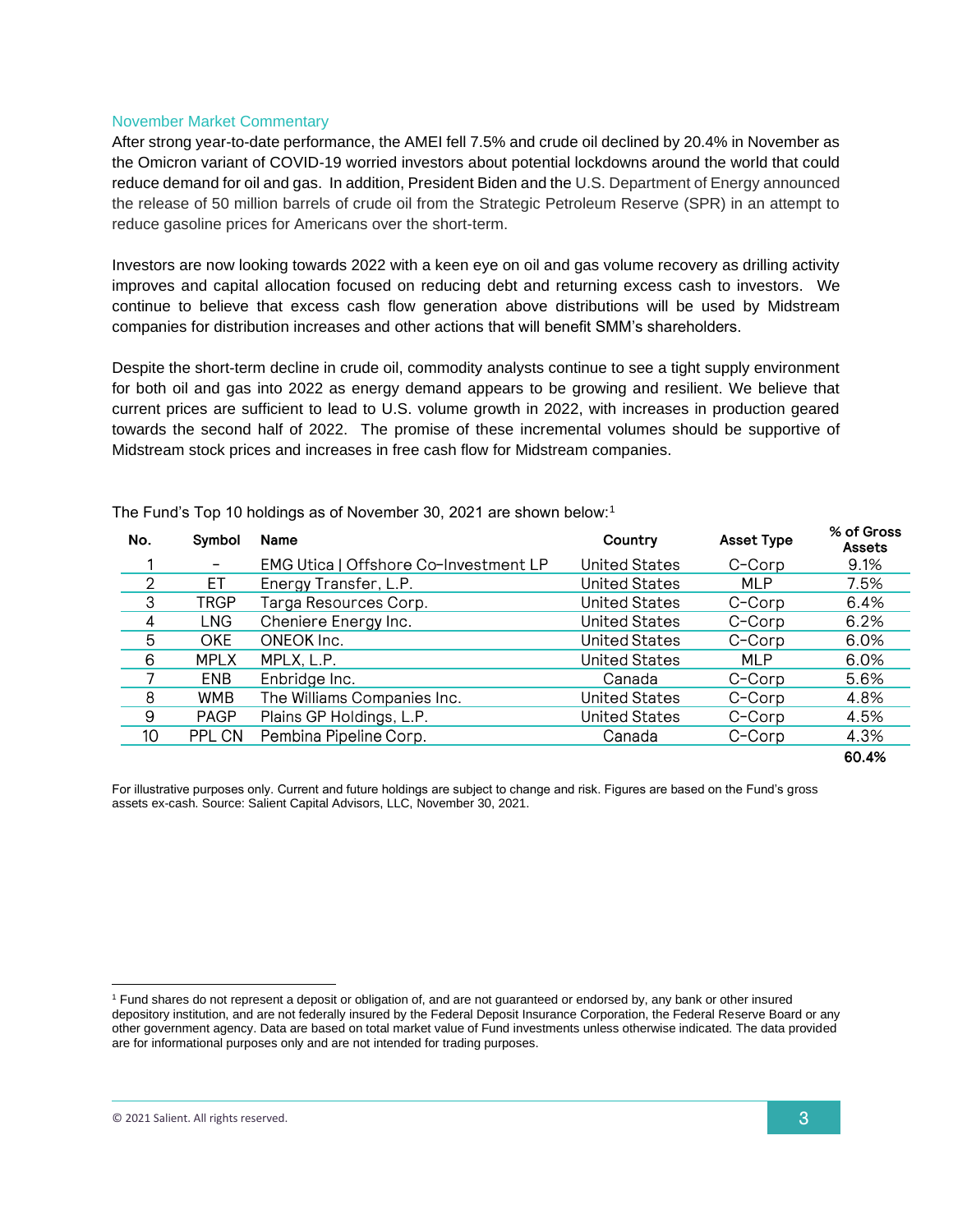The Fund's unaudited balance sheet as of November 30, 2021 is shown below:

## **Salient Midstream & MLP Fund Balance Sheet November 30, 2021 (Unaudited)**

| (in millions) |  |  |  |
|---------------|--|--|--|
| \$191.7       |  |  |  |
| 0.3           |  |  |  |
| 0.8           |  |  |  |
| \$192.8       |  |  |  |
|               |  |  |  |
|               |  |  |  |
| \$56.2        |  |  |  |
| 1.4           |  |  |  |
| \$57.6        |  |  |  |
| \$135.2       |  |  |  |
|               |  |  |  |

The Fund had 17.7 million common shares outstanding as of November 30, 2021.

Past performance is not indicative of future results.

#### ###

*Salient Midstream & MLP Fund is a Delaware statutory trust registered as a non-diversified, closed-end management investment company under the Investment Company Act of 1940, as amended. The Fund's investment objective is to provide a high level of total return with an emphasis on making quarterly cash distributions to its common shareholders. The Fund seeks to achieve that objective by investing at least 80% of*  its total assets in securities of MLPs and midstream companies. There can be no assurance that the Fund will *achieve its investment objective.*

*This press release contains "forward-looking statements" as defined under the U.S. federal securities laws. Generally, the words "believe," "expect," "intend," "estimate," "anticipate," "project," "will," and similar expressions identify forward-looking statements, which generally are not historical in nature. Forward-looking statements are subject to certain risks and uncertainties that could cause actual future results to differ significantly from the Fund's present expectations or projections indicated in any forward-looking statements. These risks include, but are not limited to, changes in economic and political conditions; regulatory and legal changes; leverage risk;*  valuation risk; interest rate risk; tax risk; the volume of sales and purchase of shares; the continuation of *investment advisory, administration and other service arrangements; and other risks discussed in the Fund's filings with the Securities and Exchange Commission. You should not place undue reliance on forward-looking statements, which speak only as of the date they are made. The Fund undertakes no obligation to publicly update or revise any forward-looking statements made herein. There is no assurance that the Fund's investment objective will be attained.*